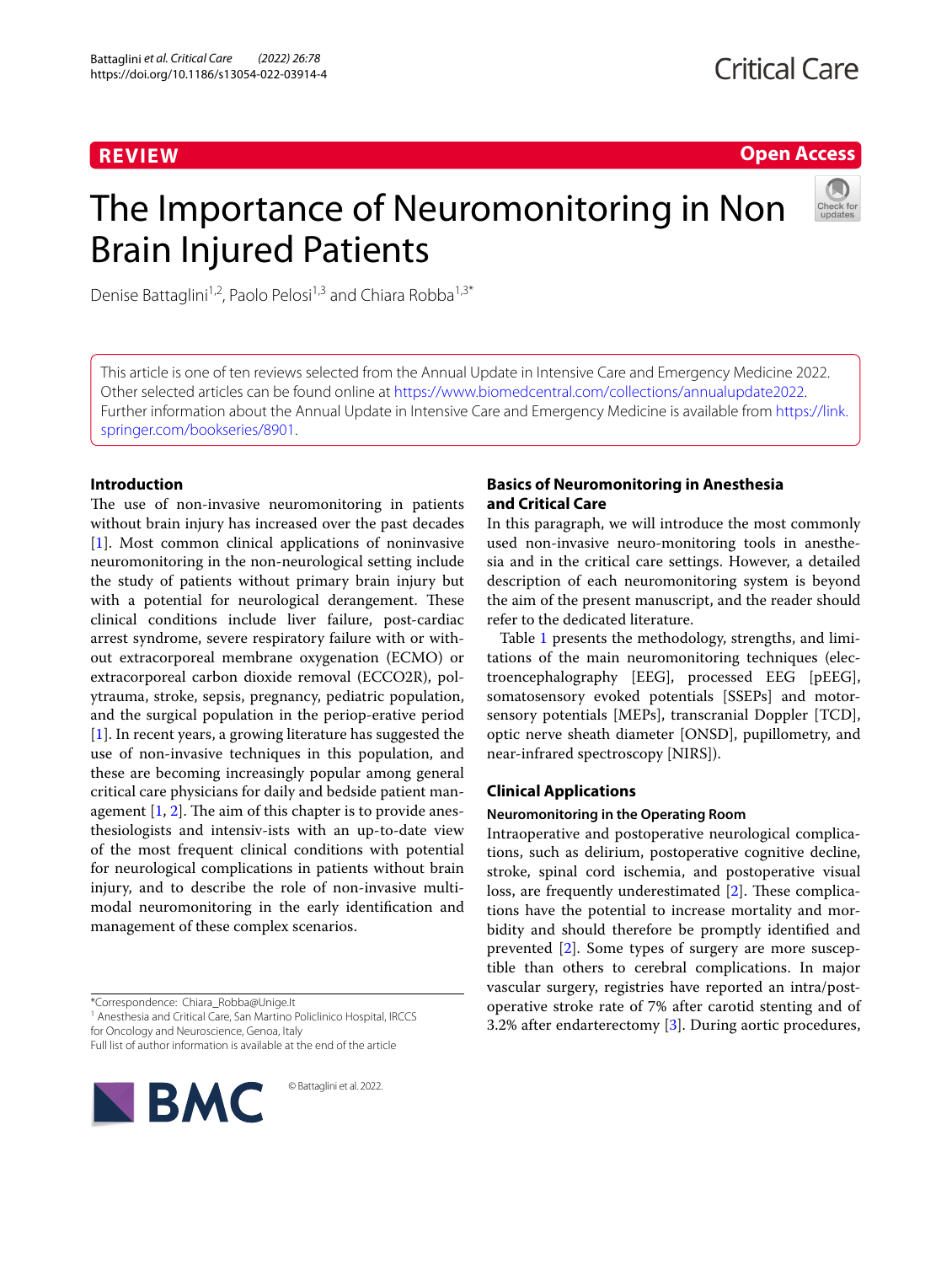|      | Table 1 Basic functioning of different neuromonitoring devices |                                                |                                                                         |
|------|----------------------------------------------------------------|------------------------------------------------|-------------------------------------------------------------------------|
| Type | Methodology                                                    | Strengths (S) and limitations (L)              | <b>Action of medications</b>                                            |
| EEG  | EEG gives information about cortical                           | S: Global information of cerebral activity     | Ketamine increases the activity of exci                                 |
|      | activity                                                       | L: EEG trace needs experienced operators for   | neurons and high frequency oscillation                                  |
|      | Global information<br>Scalp electrodes                         | interpretation                                 | Nitrous oxide increases the amplitude<br>activity                       |
|      |                                                                |                                                | Dexmedetomidine causes slow oscilla<br>tion but easily awakened patient |
|      |                                                                |                                                | Propofol increases theta, alpha, spindle<br>waves and delta activity    |
| pEEG | Translation between analogic signal of                         | S: Bedside application                         | Ketamine increases the activity of exci                                 |
|      | EEG to digital (numeric). Awake                                | S: Easy interpretation                         | neurons and high frequency oscillation                                  |
|      | anesthesia $=$ $40-60$ ;<br>status = 100; general              | S: Availability                                | Nitrous oxide increases the amplitude                                   |
|      | suppressed EEG=0                                               | L: Muscle artifact                             | frequency activity                                                      |
|      | Regional information                                           | L: Translation between analogic signal of      | Dexmedetomidine causes slow oscilla                                     |
|      | Adhesive pads                                                  | EEG to digital                                 | with deeper sedation but easily awake                                   |
|      | DSA is a colored trace obtained from                           | L: Delay between event and measure             | patient                                                                 |
|      | EEG frequencies and transformed into                           | L: Cerebral activity in limited area (frontal) | Propofol induces slow waves, until sup                                  |
|      |                                                                |                                                |                                                                         |

<span id="page-1-0"></span>

| ļ                        |
|--------------------------|
| I<br>)                   |
|                          |
| j<br>ć                   |
|                          |
| ה המת הודה או המה ה<br>J |
|                          |
|                          |
|                          |
|                          |
|                          |
|                          |
|                          |
|                          |
| J                        |
|                          |
|                          |
|                          |
|                          |
|                          |
|                          |
| l                        |
| J<br>1                   |
|                          |
|                          |
|                          |
| ・サク ろうこうりょう<br>١         |
|                          |
| ١.                       |
|                          |
|                          |
|                          |
|                          |
|                          |
|                          |
|                          |
|                          |
| J                        |
| l<br>١                   |
|                          |
|                          |
|                          |
|                          |
|                          |
|                          |
|                          |
|                          |

| depressant effect on MEPs Benzodiazepines attenuate MEPs<br>Dexmedetomidine causes a decrease in MEP amplitude<br>Propofol induces slow waves, until suppressed<br>Nitrous oxide increases the amplitude of high<br>Ketamine increases the activity of excitatory<br>Ketamine increases the activity of excitatory<br>Dexmedetomidine causes slow oscillations<br>with deeper sedation but easily awakened<br>neurons and high frequency oscillations<br>neurons and high frequency oscillations<br>Sevoflurane effects on BIS are unclear<br>tion but easily awakened patient<br>dine affects amplitude minimally<br>SSEPs in a dose-dependent way<br>pEEG with increases in dosage<br>waves and delta activity<br>Action of medications<br>Action of medications<br>prolongs SSEP latency<br>frequency activity<br>patient<br>activity<br>SSEPs<br>L: EEG trace needs experienced operators for<br>L: Several noisy elements can interfere with<br>L: Cerebral activity in limited area (frontal)<br>L: Translation between analogic signal of<br>S: Global information of cerebral activity<br>L: Interpretation by expert equipment<br>L: Delay between event and measure<br>L: Interference with electric devices<br>L: Interference with electric devices<br>Strengths (S) and limitations (L)<br>L: Validation in non-older adults<br>Strengths (S) and limitations (L)<br>L: Interpretation by expert<br>L: Effects of medications<br>S: Bedside application<br>S: Bedside application<br>S: Bedside application<br>S: Easy interpretation<br>L: Muscle artifact<br>interpretation<br>EEG to digital<br>S: Availability<br>S: Availability<br>S: Availability<br>the signal<br>and recording the signal at the spinal cord level, peripheral<br>sensory nerve<br>sensory cortex<br>MEPs measured by transcranial stimulation of the cortex<br>can change from red (more frequent) to blue (rare)<br>and recording the signal transmitted to the s<br>SSEPs measured by stimulating a peripheral<br>status = 100; general anesthesia = $40-60$ ;<br>decibels of bi-hemispheric activity that<br>Translation between analogic signal of<br>EEG frequencies and transformed into<br>DSA is a colored trace obtained from<br>EEG gives information about cortical<br>EEG to digital (numeric). Awake<br>motor nerves, or the muscles<br>Regional information<br>suppressed EEG=0<br>Bedside application<br>Global information<br>Scalp electrodes<br>Adhesive pads<br>Methodology<br>Methodology<br>activity<br>Type<br><b>SSEPs</b><br>pEEG<br><b>MEPs</b><br>Туре<br>EEG | Table 1 Basic functioning of different neuromonitoring devices |                                                                                                                      |
|--------------------------------------------------------------------------------------------------------------------------------------------------------------------------------------------------------------------------------------------------------------------------------------------------------------------------------------------------------------------------------------------------------------------------------------------------------------------------------------------------------------------------------------------------------------------------------------------------------------------------------------------------------------------------------------------------------------------------------------------------------------------------------------------------------------------------------------------------------------------------------------------------------------------------------------------------------------------------------------------------------------------------------------------------------------------------------------------------------------------------------------------------------------------------------------------------------------------------------------------------------------------------------------------------------------------------------------------------------------------------------------------------------------------------------------------------------------------------------------------------------------------------------------------------------------------------------------------------------------------------------------------------------------------------------------------------------------------------------------------------------------------------------------------------------------------------------------------------------------------------------------------------------------------------------------------------------------------------------------------------------------------------------------------------------------------------------------------------------------------------------------------------------------------------------------------------------------------------------------------------------------------------------------------------------------------------------------------------------------------------------------------------------------------------------------------------------------------------------------------------------------------------------------------------------------------------------|----------------------------------------------------------------|----------------------------------------------------------------------------------------------------------------------|
|                                                                                                                                                                                                                                                                                                                                                                                                                                                                                                                                                                                                                                                                                                                                                                                                                                                                                                                                                                                                                                                                                                                                                                                                                                                                                                                                                                                                                                                                                                                                                                                                                                                                                                                                                                                                                                                                                                                                                                                                                                                                                                                                                                                                                                                                                                                                                                                                                                                                                                                                                                                |                                                                |                                                                                                                      |
|                                                                                                                                                                                                                                                                                                                                                                                                                                                                                                                                                                                                                                                                                                                                                                                                                                                                                                                                                                                                                                                                                                                                                                                                                                                                                                                                                                                                                                                                                                                                                                                                                                                                                                                                                                                                                                                                                                                                                                                                                                                                                                                                                                                                                                                                                                                                                                                                                                                                                                                                                                                |                                                                |                                                                                                                      |
|                                                                                                                                                                                                                                                                                                                                                                                                                                                                                                                                                                                                                                                                                                                                                                                                                                                                                                                                                                                                                                                                                                                                                                                                                                                                                                                                                                                                                                                                                                                                                                                                                                                                                                                                                                                                                                                                                                                                                                                                                                                                                                                                                                                                                                                                                                                                                                                                                                                                                                                                                                                |                                                                |                                                                                                                      |
|                                                                                                                                                                                                                                                                                                                                                                                                                                                                                                                                                                                                                                                                                                                                                                                                                                                                                                                                                                                                                                                                                                                                                                                                                                                                                                                                                                                                                                                                                                                                                                                                                                                                                                                                                                                                                                                                                                                                                                                                                                                                                                                                                                                                                                                                                                                                                                                                                                                                                                                                                                                |                                                                | Nitrous oxide increases the amplitude of high frequency                                                              |
|                                                                                                                                                                                                                                                                                                                                                                                                                                                                                                                                                                                                                                                                                                                                                                                                                                                                                                                                                                                                                                                                                                                                                                                                                                                                                                                                                                                                                                                                                                                                                                                                                                                                                                                                                                                                                                                                                                                                                                                                                                                                                                                                                                                                                                                                                                                                                                                                                                                                                                                                                                                |                                                                | Dexmedetomidine causes slow oscillations with deeper seda-                                                           |
|                                                                                                                                                                                                                                                                                                                                                                                                                                                                                                                                                                                                                                                                                                                                                                                                                                                                                                                                                                                                                                                                                                                                                                                                                                                                                                                                                                                                                                                                                                                                                                                                                                                                                                                                                                                                                                                                                                                                                                                                                                                                                                                                                                                                                                                                                                                                                                                                                                                                                                                                                                                |                                                                | Propofol increases theta, alpha, spindle beta power, slow                                                            |
|                                                                                                                                                                                                                                                                                                                                                                                                                                                                                                                                                                                                                                                                                                                                                                                                                                                                                                                                                                                                                                                                                                                                                                                                                                                                                                                                                                                                                                                                                                                                                                                                                                                                                                                                                                                                                                                                                                                                                                                                                                                                                                                                                                                                                                                                                                                                                                                                                                                                                                                                                                                |                                                                |                                                                                                                      |
|                                                                                                                                                                                                                                                                                                                                                                                                                                                                                                                                                                                                                                                                                                                                                                                                                                                                                                                                                                                                                                                                                                                                                                                                                                                                                                                                                                                                                                                                                                                                                                                                                                                                                                                                                                                                                                                                                                                                                                                                                                                                                                                                                                                                                                                                                                                                                                                                                                                                                                                                                                                |                                                                |                                                                                                                      |
|                                                                                                                                                                                                                                                                                                                                                                                                                                                                                                                                                                                                                                                                                                                                                                                                                                                                                                                                                                                                                                                                                                                                                                                                                                                                                                                                                                                                                                                                                                                                                                                                                                                                                                                                                                                                                                                                                                                                                                                                                                                                                                                                                                                                                                                                                                                                                                                                                                                                                                                                                                                |                                                                |                                                                                                                      |
|                                                                                                                                                                                                                                                                                                                                                                                                                                                                                                                                                                                                                                                                                                                                                                                                                                                                                                                                                                                                                                                                                                                                                                                                                                                                                                                                                                                                                                                                                                                                                                                                                                                                                                                                                                                                                                                                                                                                                                                                                                                                                                                                                                                                                                                                                                                                                                                                                                                                                                                                                                                |                                                                |                                                                                                                      |
|                                                                                                                                                                                                                                                                                                                                                                                                                                                                                                                                                                                                                                                                                                                                                                                                                                                                                                                                                                                                                                                                                                                                                                                                                                                                                                                                                                                                                                                                                                                                                                                                                                                                                                                                                                                                                                                                                                                                                                                                                                                                                                                                                                                                                                                                                                                                                                                                                                                                                                                                                                                |                                                                |                                                                                                                      |
|                                                                                                                                                                                                                                                                                                                                                                                                                                                                                                                                                                                                                                                                                                                                                                                                                                                                                                                                                                                                                                                                                                                                                                                                                                                                                                                                                                                                                                                                                                                                                                                                                                                                                                                                                                                                                                                                                                                                                                                                                                                                                                                                                                                                                                                                                                                                                                                                                                                                                                                                                                                |                                                                |                                                                                                                      |
|                                                                                                                                                                                                                                                                                                                                                                                                                                                                                                                                                                                                                                                                                                                                                                                                                                                                                                                                                                                                                                                                                                                                                                                                                                                                                                                                                                                                                                                                                                                                                                                                                                                                                                                                                                                                                                                                                                                                                                                                                                                                                                                                                                                                                                                                                                                                                                                                                                                                                                                                                                                |                                                                |                                                                                                                      |
|                                                                                                                                                                                                                                                                                                                                                                                                                                                                                                                                                                                                                                                                                                                                                                                                                                                                                                                                                                                                                                                                                                                                                                                                                                                                                                                                                                                                                                                                                                                                                                                                                                                                                                                                                                                                                                                                                                                                                                                                                                                                                                                                                                                                                                                                                                                                                                                                                                                                                                                                                                                |                                                                |                                                                                                                      |
|                                                                                                                                                                                                                                                                                                                                                                                                                                                                                                                                                                                                                                                                                                                                                                                                                                                                                                                                                                                                                                                                                                                                                                                                                                                                                                                                                                                                                                                                                                                                                                                                                                                                                                                                                                                                                                                                                                                                                                                                                                                                                                                                                                                                                                                                                                                                                                                                                                                                                                                                                                                |                                                                |                                                                                                                      |
|                                                                                                                                                                                                                                                                                                                                                                                                                                                                                                                                                                                                                                                                                                                                                                                                                                                                                                                                                                                                                                                                                                                                                                                                                                                                                                                                                                                                                                                                                                                                                                                                                                                                                                                                                                                                                                                                                                                                                                                                                                                                                                                                                                                                                                                                                                                                                                                                                                                                                                                                                                                |                                                                |                                                                                                                      |
|                                                                                                                                                                                                                                                                                                                                                                                                                                                                                                                                                                                                                                                                                                                                                                                                                                                                                                                                                                                                                                                                                                                                                                                                                                                                                                                                                                                                                                                                                                                                                                                                                                                                                                                                                                                                                                                                                                                                                                                                                                                                                                                                                                                                                                                                                                                                                                                                                                                                                                                                                                                |                                                                |                                                                                                                      |
|                                                                                                                                                                                                                                                                                                                                                                                                                                                                                                                                                                                                                                                                                                                                                                                                                                                                                                                                                                                                                                                                                                                                                                                                                                                                                                                                                                                                                                                                                                                                                                                                                                                                                                                                                                                                                                                                                                                                                                                                                                                                                                                                                                                                                                                                                                                                                                                                                                                                                                                                                                                |                                                                |                                                                                                                      |
|                                                                                                                                                                                                                                                                                                                                                                                                                                                                                                                                                                                                                                                                                                                                                                                                                                                                                                                                                                                                                                                                                                                                                                                                                                                                                                                                                                                                                                                                                                                                                                                                                                                                                                                                                                                                                                                                                                                                                                                                                                                                                                                                                                                                                                                                                                                                                                                                                                                                                                                                                                                |                                                                | Ketamine increases cortical SSEP amplitude Dexmedetomi-                                                              |
|                                                                                                                                                                                                                                                                                                                                                                                                                                                                                                                                                                                                                                                                                                                                                                                                                                                                                                                                                                                                                                                                                                                                                                                                                                                                                                                                                                                                                                                                                                                                                                                                                                                                                                                                                                                                                                                                                                                                                                                                                                                                                                                                                                                                                                                                                                                                                                                                                                                                                                                                                                                |                                                                | Propofol has minimal effects on SSEPs. Sevoflurane affects                                                           |
|                                                                                                                                                                                                                                                                                                                                                                                                                                                                                                                                                                                                                                                                                                                                                                                                                                                                                                                                                                                                                                                                                                                                                                                                                                                                                                                                                                                                                                                                                                                                                                                                                                                                                                                                                                                                                                                                                                                                                                                                                                                                                                                                                                                                                                                                                                                                                                                                                                                                                                                                                                                |                                                                | Barbiturates increase latency and decrease amplitude of                                                              |
|                                                                                                                                                                                                                                                                                                                                                                                                                                                                                                                                                                                                                                                                                                                                                                                                                                                                                                                                                                                                                                                                                                                                                                                                                                                                                                                                                                                                                                                                                                                                                                                                                                                                                                                                                                                                                                                                                                                                                                                                                                                                                                                                                                                                                                                                                                                                                                                                                                                                                                                                                                                |                                                                | Opioids do not significantly affect SSEPs, but remifentanil<br>Benzodiazepines reduce amplitude and increase latency |
|                                                                                                                                                                                                                                                                                                                                                                                                                                                                                                                                                                                                                                                                                                                                                                                                                                                                                                                                                                                                                                                                                                                                                                                                                                                                                                                                                                                                                                                                                                                                                                                                                                                                                                                                                                                                                                                                                                                                                                                                                                                                                                                                                                                                                                                                                                                                                                                                                                                                                                                                                                                |                                                                | Ketamine increases amplitude at increased frequency of MEPs                                                          |
|                                                                                                                                                                                                                                                                                                                                                                                                                                                                                                                                                                                                                                                                                                                                                                                                                                                                                                                                                                                                                                                                                                                                                                                                                                                                                                                                                                                                                                                                                                                                                                                                                                                                                                                                                                                                                                                                                                                                                                                                                                                                                                                                                                                                                                                                                                                                                                                                                                                                                                                                                                                |                                                                | Propofol has excitatory effects on MEPs Sevoflurane has a                                                            |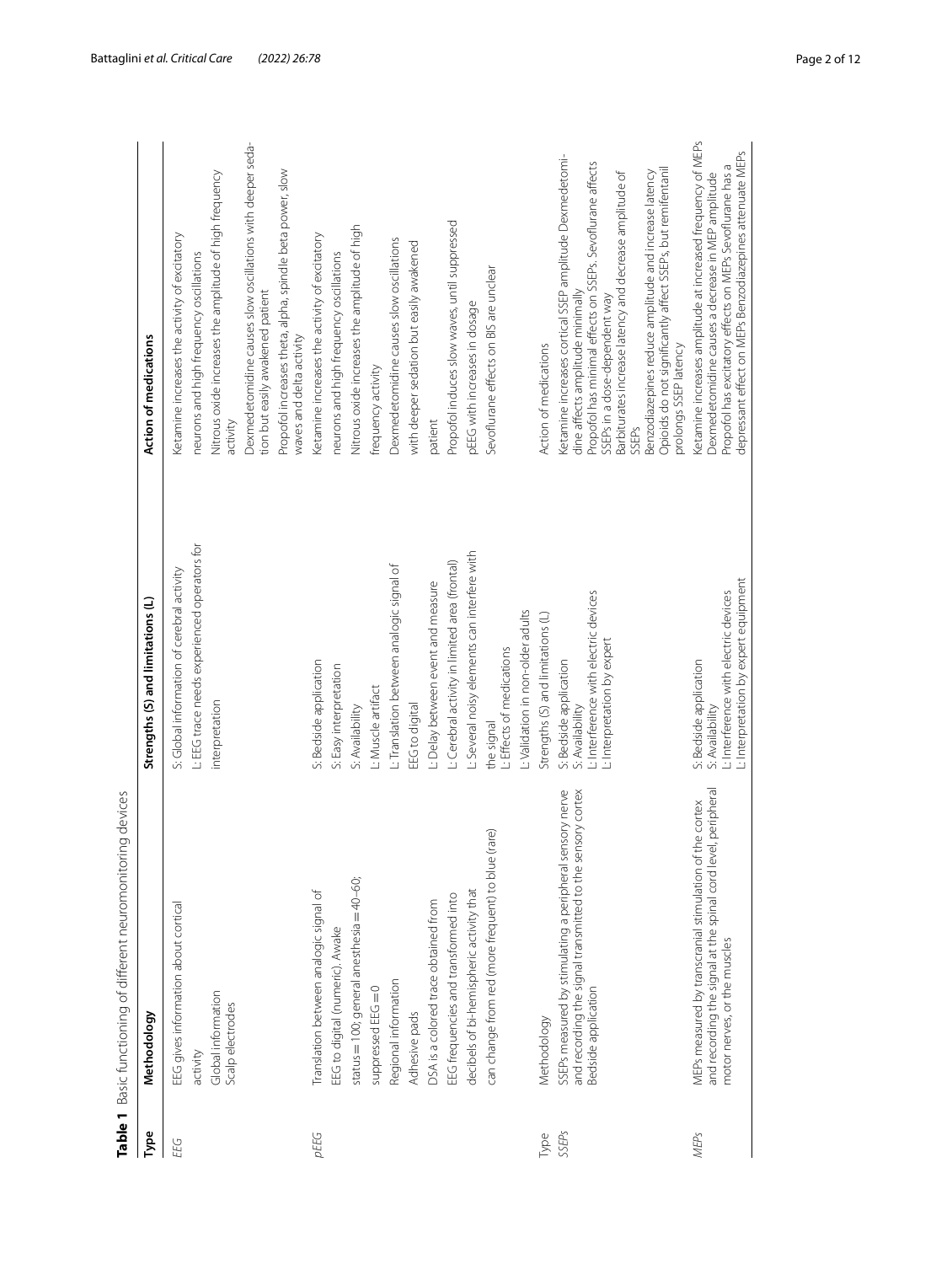| Table 1 (continued) |                                                                                                                                                                                                                                                                                                                  |                                                                                                                                                                                                                       |                                                                                                                                                                                                                                                                                                                            |
|---------------------|------------------------------------------------------------------------------------------------------------------------------------------------------------------------------------------------------------------------------------------------------------------------------------------------------------------|-----------------------------------------------------------------------------------------------------------------------------------------------------------------------------------------------------------------------|----------------------------------------------------------------------------------------------------------------------------------------------------------------------------------------------------------------------------------------------------------------------------------------------------------------------------|
| Type                | Methodology                                                                                                                                                                                                                                                                                                      | Strengths (S) and limitations (L)                                                                                                                                                                                     | Action of medications                                                                                                                                                                                                                                                                                                      |
| B                   | 2 mHz probe placed in acoustic windows<br>Investigation of local blood flow and<br>velocities in the circle of Willis<br>Emboli, obstruction, stenosis<br>Measure of nICP and eCPP<br>Cerebral autoregulation<br>Diastolic closing margin<br>Critical closing pressure<br>(i.e., transtemporal)<br>Midline shift | L: Need for experienced operators<br>L: Availability of windows<br>S: Bedside application<br>S: Availability                                                                                                          | constant perfusion pressure Thiopental decreases CBF veloci-<br>decreases the tone of the venous capacitance vessels and<br>Remifentanil reduces cerebral blood flow velocity despite<br>Ketamine may affect cerebral hemodynamics Propofol<br>ties Benzodiazepines decrease CBF velocity<br>decreases cerebral metabolism |
| <b>ONSD</b>         | Measure of nICP and eCPP                                                                                                                                                                                                                                                                                         | S: Bedside application<br>S: Easy interpretation<br>S: Availability                                                                                                                                                   | ONSD is larger with propofol in comparison to sevoflurane                                                                                                                                                                                                                                                                  |
| Pupillometry        | Pupillometry measures the diameter of<br>the pupils and the pupillary light reflex                                                                                                                                                                                                                               | S: Bedside application<br>S: Easy interpretation                                                                                                                                                                      | Remifentanil determines miosis and reduces<br>P IR                                                                                                                                                                                                                                                                         |
|                     | NPi is an algorithm using parameters to                                                                                                                                                                                                                                                                          | S: Availability                                                                                                                                                                                                       | Propofol determines miosis and reduces CV                                                                                                                                                                                                                                                                                  |
|                     | determine pupillary light response, with a                                                                                                                                                                                                                                                                       | L: Agitated or confused patients can be                                                                                                                                                                               | Barbiturate titrated to burst suppression                                                                                                                                                                                                                                                                                  |
|                     | scale $0-5, < 3$ is abnormal                                                                                                                                                                                                                                                                                     | difficult to evaluate                                                                                                                                                                                                 | reduces CV                                                                                                                                                                                                                                                                                                                 |
|                     | Maximum and minimum pupil diameter                                                                                                                                                                                                                                                                               | L: Patients with scleral edema, periorbital                                                                                                                                                                           | Droperidol causes miosis and reduces PDR                                                                                                                                                                                                                                                                                   |
|                     | (mm) refers to diameter at rest and peak                                                                                                                                                                                                                                                                         | edema, intraocular lens replacement prior                                                                                                                                                                             | Metoclopramide causes miosis and reduces                                                                                                                                                                                                                                                                                   |
|                     | light stimulus<br>Latency is the time (seconds) delay between<br>and pupillary constriction<br>constriction                                                                                                                                                                                                      | ocular surgical procedures can limit assessment with pupil-<br>L: Ambient light can influence the measure L: Expensive<br>lometry                                                                                     | PDR                                                                                                                                                                                                                                                                                                                        |
|                     | CV is the distance (mm) of constriction divided by duration<br>(seconds) of constriction                                                                                                                                                                                                                         |                                                                                                                                                                                                                       |                                                                                                                                                                                                                                                                                                                            |
|                     | ation divided<br>Dilation velocity is the distance (mm) of re-dil<br>by duration (seconds) of re-dilation                                                                                                                                                                                                        |                                                                                                                                                                                                                       |                                                                                                                                                                                                                                                                                                                            |
| ype                 | Methodology                                                                                                                                                                                                                                                                                                      | Strengths (S) and limitations (L)                                                                                                                                                                                     | Action of medications                                                                                                                                                                                                                                                                                                      |
| NIRS                | NIRS measures cerebral oxygen                                                                                                                                                                                                                                                                                    | S: Bedside application                                                                                                                                                                                                | Propofol and dexmedetomidine equally                                                                                                                                                                                                                                                                                       |
|                     | saturation by using a near-infrared light                                                                                                                                                                                                                                                                        | S: Easy interpretation                                                                                                                                                                                                | preserve cerebral oxygenation and do not                                                                                                                                                                                                                                                                                   |
|                     | passing through adhesive pads and                                                                                                                                                                                                                                                                                | S: Availability                                                                                                                                                                                                       | affect neurological outcome                                                                                                                                                                                                                                                                                                |
|                     | tissues. The light is therefore adsorbed by                                                                                                                                                                                                                                                                      | L: Regional evaluation of cerebral oximetry                                                                                                                                                                           | Cerebral oxygenation may be better preserved                                                                                                                                                                                                                                                                               |
|                     | obtaining a<br>oxyhemoglobin and deoxyhemoglobin, thus<br>value reflecting the local                                                                                                                                                                                                                             | that may not reflect global changes in hemodynamics                                                                                                                                                                   | Midazolam and morphine may alter cerebral<br>with sevoflurane than propofol                                                                                                                                                                                                                                                |
|                     | reduction of CBF, hypoperfusion and neurologic symptoms<br>A decrease of 20% from baseline can be associated to the<br>amount of oxygen within the frontal region<br>Regional measure                                                                                                                            | L: Elimination of oxygen degradation products in patients<br>with liver diseases that can alter the absorption of light<br>L: Variations due to systemic extracranial perfusion<br>L: Bias with skin color and gender | oxygenation and hemodynamics                                                                                                                                                                                                                                                                                               |
|                     | Adhesive pads                                                                                                                                                                                                                                                                                                    |                                                                                                                                                                                                                       |                                                                                                                                                                                                                                                                                                                            |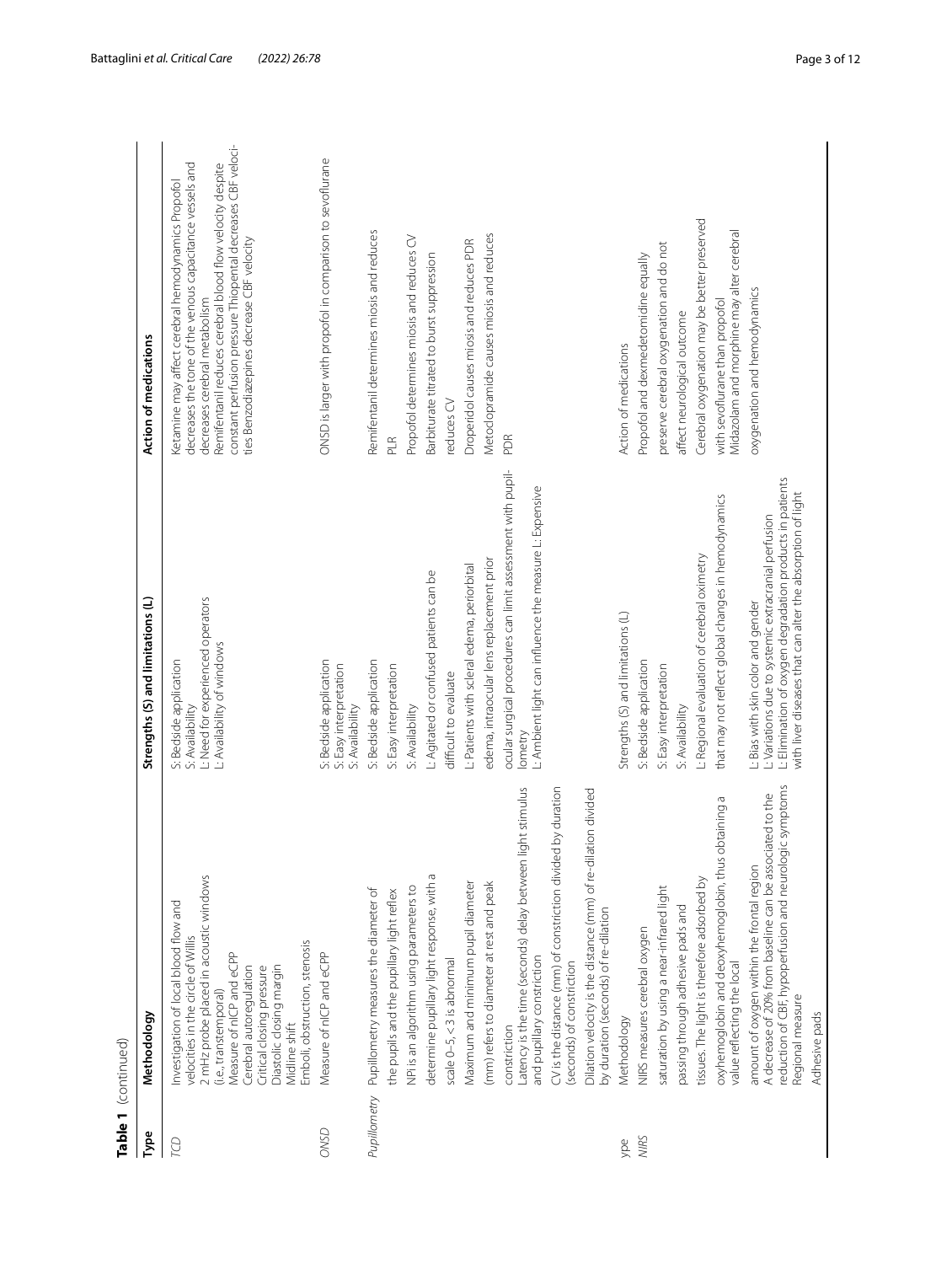|      | Table 1 (continued)                                                                                                                                                                                                                                   |                                   |                                                                                                                                                                                                                      |
|------|-------------------------------------------------------------------------------------------------------------------------------------------------------------------------------------------------------------------------------------------------------|-----------------------------------|----------------------------------------------------------------------------------------------------------------------------------------------------------------------------------------------------------------------|
| lype | Methodology                                                                                                                                                                                                                                           | Strengths (S) and limitations (L) | Action of medications                                                                                                                                                                                                |
|      | omponents, including Masimo (Masimo Corp., Irvine, CA),<br>/arious devices are available with different algorithms and<br>WOS (Medtronic, Minneapolis, USA)                                                                                           |                                   |                                                                                                                                                                                                                      |
|      | voked potentials, TCD transcranial Doppler, n/CP non-invasive intracranial pressure, eCPP estimated cerebral perfusion pressure, CV constriction velocity, NPi Neurological Pupil index, PLR pupillary light reflex, PRD<br>pupillary reflex dilation |                                   | EEG electroencephalogram, pEEG processed EEG, BIS Bispectral index, DSA density spectral array, ONSD optic nerve sheath diameter, CBF cerebral blood flow, SSEPs somatosensory evoked potentials, MEPs motor sensory |

EEG electroencephalogram, pEEG processed EEG, BIS Bispectral index, DSA density spectral array, ONSD optic nerve sheath diameter, CBF cerebral blood flow, SSEPs somatosensory evoked potentials, *MEPs* motor sensory<br>evoked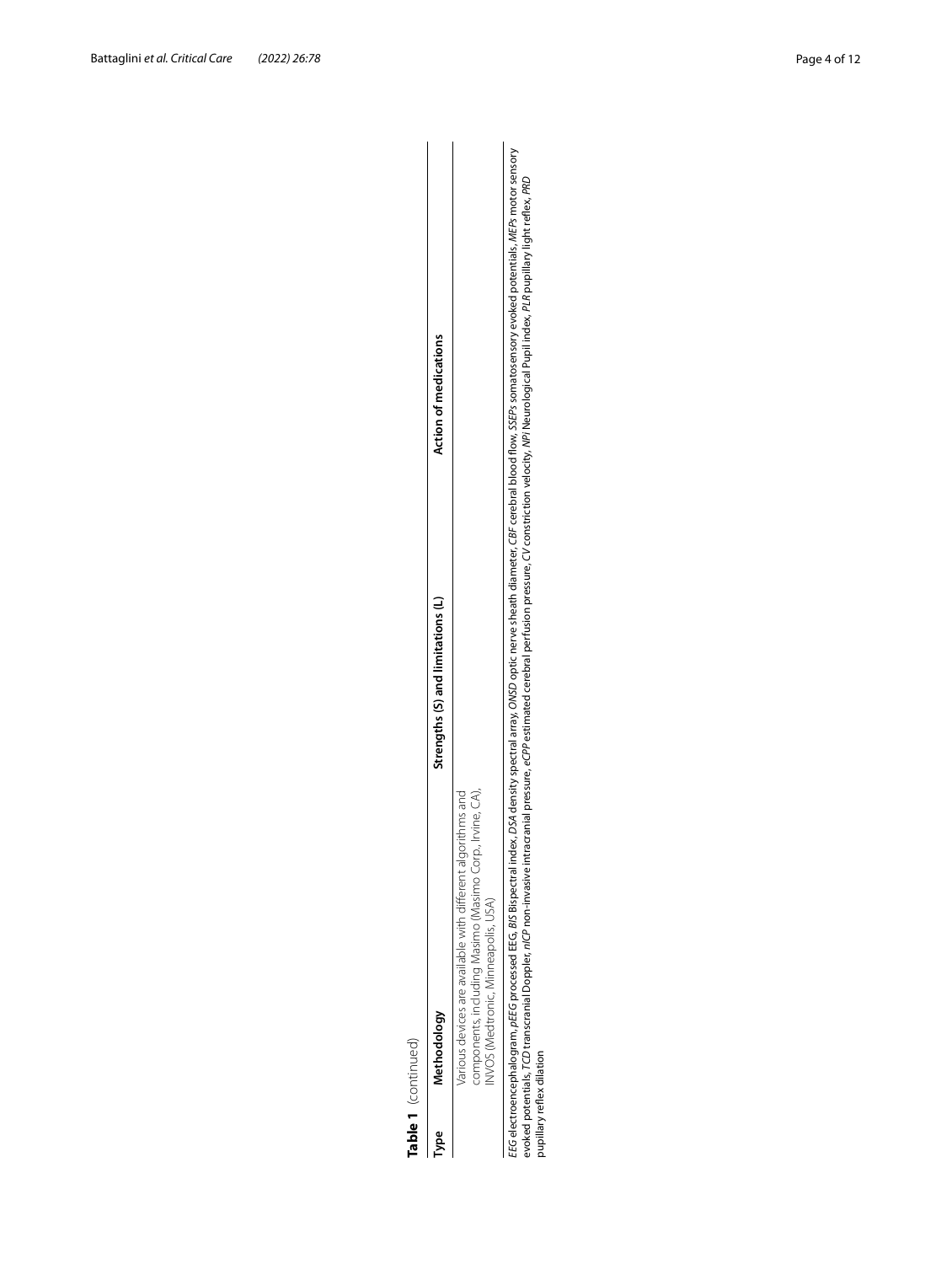the T4-T8 segment is particularly susceptible to reduced blood perfusion, because of the variable location of the radiculomedullary arteries and of the artery of Adamkiewicz; this may influence pathological processes and the metabolic state of the tissue during aortic surgery, thus causing paralysis in the worst cases [[3\]](#page-10-2). During thoracic aorta surgery, following the circulatory arrest with consequent transient ischemia, an early phase of parenchymal hypoperfusion is present, with consequent systemic inflammation and possible reperfusion injury. This results in a potential for severe temporary or permanent neurologic dysfunction including possible ischemic stroke, prolonged obtundation, disorientation, Parkinson-like movements, and loss of cognitive function [\[3](#page-10-2), [4\]](#page-10-3).

Similarly, in cardiac surgery, neuronal and vascular damage, inflammation, and embolism may result in inadequate oxygen delivery to the brain and altered cerebral autoregulation, predisposing to neurological complications [[4\]](#page-10-3). Indeed, neurocognitive dysfunction, including postoperative delirium, effects up to 50% of patients after cardiac surgery, with stroke affecting 2%, and postoperative neurocognitive dysfunction up to 42% [\[4](#page-10-3)].

In addition, neurological complications can also occur following non-high-risk surgery. Some trials have revealed that use of adequate neuromonitoring during anesthesia can prevent or limit the occurrence of adverse effects [\[2](#page-10-1)]. Standard monitoring during anesthesia includes mainly hemodynamic and respiratory parameters among essential minimum monitoring data [[5\]](#page-10-4). However, the primary targets of anesthetics and analgesics are the central and peripheral nervous systems [\[2](#page-10-1)]. It seems logical to assume that this ironic clinical gap in standards of monitoring during anesthesia deserves further revision, or at least should be individualized and implemented in case of predisposing comorbidities, perioperative events, and high-risk procedures [\[2\]](#page-10-1).

In this section, we describe the most common clinical scenarios for potential of brain injury in the operating room and the utility of each neuromonitoring system in the early identification of such devasting complications. Table [2](#page-5-0) resumes the most common clinical applications of neuromonitoring in the operating room.

#### **Electroencephalography**

pEEG monitoring was primarily introduced into the operating room to reduce the risk of awareness during surgery, to optimize anesthetic titration, and to individualize the depth of anesthesia  $[6]$  $[6]$ . The main raw traces identified by pEEG are shown in Fig. [1](#page-5-1), panel A, while an example of a density spectral array (DSA) trace is presented in Fig. [1,](#page-5-1) panel B. In 2017, the European Society of Anesthesiology (ESA) produced a consensus suggesting that all patients undergoing surgery should have anesthesia depth monitored [\[7](#page-10-6)]. EEG responses to anesthesia depend on the interaction between surgical stimulus, sedatives, and anesthetic plane. The phase of induction of anesthesia is characterized by an increase in beta activity (13–30 Hz), followed by the maintenance phase which is characterized by an increase of alpha  $(8-12 \text{ Hz})$  and delta  $(0-4 \text{ Hz})$  activities, while during the emergence phase, a reverse order of frequencies appears. A numeric index between 40–60, which is the result of the integration of the raw signals, is recommended to avoid awareness and excessive sedation [[2\]](#page-10-1). The use of pEEG devices has been validated to reduce awareness in patients receiving volatile anesthetics with a minimum alveolar concentration (MAC) value <  $0.7$ , and during total intravenous anesthesia [\[2](#page-10-1)]. Moreover, pEEG may reduce drug consumption, thus reducing the incidence of postoperative nausea and vomiting and facilitating extubation and earlier discharge [\[2](#page-10-1)]. The intraoperative use of pEEG has been shown to reduce the incidence of delirium, cognitive dysfunction, and ischemic stroke in the postoperative period [\[2](#page-10-1)].

In major vascular surgery settings, the presence of beta bands, a decrease of more than 50% of background activity, a reduction in amplitude of 60%, an increase in delta and slow wave activities, or a complete loss of signal is highly suggestive for ischemic complications [\[8](#page-10-7)]. Of note, during carotid endarterectomy, changes in cerebral blood flow (CBF) frequently reflect on the EEG within 20–30 s after clamping [\[3\]](#page-10-2). When using pEEG, a reduction in bispectral index (BIS) value has also been correlated to ischemia and neurological deficit [[9\]](#page-10-8).

In cardiac surgery, long-term EEG burst suppression has been associated with postoperative neurocognitive dysfunction and delirium [[4\]](#page-10-3), while decreased alpha and beta waves can be indicative of a  $CBF < 22$  ml/100 g brain tissue/ minute, and further reduction to 7-to-15 ml/100 g/min can result in an isoelec-tric EEG [\[4](#page-10-3)]. However, a recent large randomized controlled trial (RCT) did not support the use of EEG-guided anesthetic administration for the prevention of postoperative delirium in major surgery [[10](#page-10-9)]. EEG or pEEG monitoring might also be useful to detect and avoid periods of burst suppression, which have been associated with postoperative delirium. However, evidence is still lacking on this topic [[4\]](#page-10-3).

## **Evoked Potentials**

Evoked potentials are restricted to specific procedures, since their use often requires dedicated equipment and training. During carotid endarterectomy, hypoperfusion of the middle cerebral and anterior cerebral arteries could be detected by abnormalities in the SSEP signal at the median and tibial nerves [\[3](#page-10-2)]. Information from evoked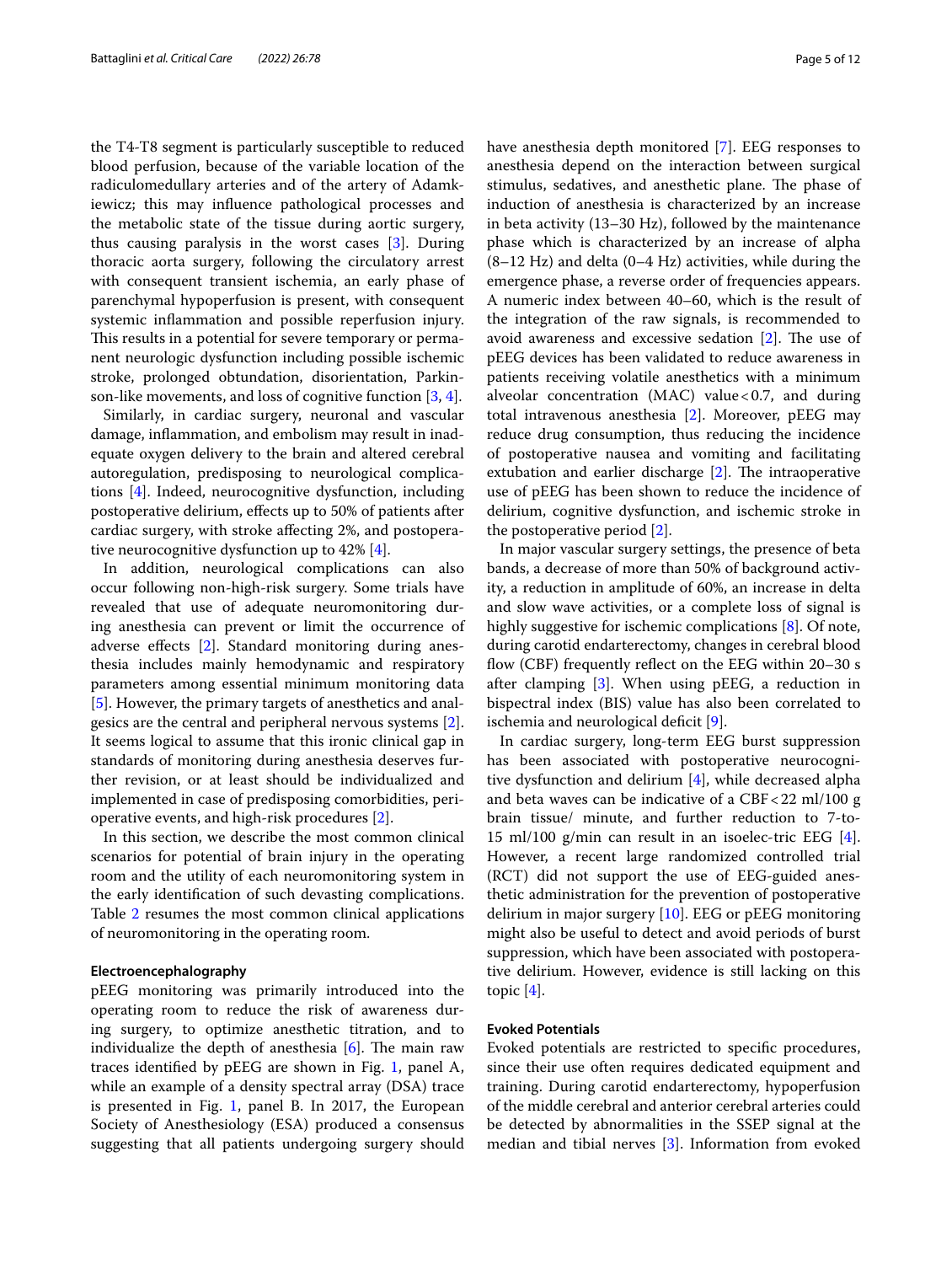|                        | Type of surgery/ procedure Neurological complications      | Neuromonitoring Evidence |                                                                                                                                                                          |
|------------------------|------------------------------------------------------------|--------------------------|--------------------------------------------------------------------------------------------------------------------------------------------------------------------------|
| Major vascular surgery | Stroke, delirium, cognitive decline, paralysis             | EEG or pEEG              | Beta bands, slow background, reduction of<br>amplitude on EEG, reduction of BIS on pEEG are<br>signs of ischemia (carotid surgery)                                       |
|                        |                                                            | Evoked potentials        | Abnormalities in the SSEPs of median and tibial<br>nerves if hypoperfusion (carotid surgery). MEPs<br>correlate with NIRS                                                |
|                        |                                                            | <b>TCD</b>               | TCD can allow detection of stenosis, turbulence,<br>and emboli (carotid surgery)                                                                                         |
|                        |                                                            | <b>NIRS</b>              | Cerebral rSO2 < 70% is indicative of possi-<br>ble hypoperfusion (carotid surgery), lumbar<br>rSO2<75% for 15 min can cause spinal cord<br>injury (aortic repair)        |
| Cardiac surgery        | Delirium, cognitive dysfunction, stroke                    | EEG or pEGG              | Long-term EEG burst suppression is associ-<br>ated with cognitive dysfunction and delirium.<br>Decrease in alpha and beta waves is indicative of<br>tissue hypoperfusion |
|                        |                                                            | Evoked potentials        | Help in the detection of ischemia, not specific                                                                                                                          |
|                        |                                                            | <b>TCD</b>               | TCD can detect changes in CBF, microemboli,<br>flow asymmetries                                                                                                          |
|                        |                                                            | <b>NIRS</b>              | An rSO2 value which falls by 10-20% or <50% is<br>associated with postoperative complications. The<br>threshold of rSO2 > 80% prevents complications                     |
| Abdominal surgery      | Neurological deterioration, intracranial hyper-<br>tension | <b>TCD</b>               | TCD can allow non-invasive calculation of ICP,<br>identification of changes in CBF due to high ICP<br>or carbon-dioxide vasodilatation                                   |
| Orthopedic surgery     | Cerebral deoxygenation                                     | <b>NIRS</b>              | Cerebral rSO2 monitoring can prevent cerebral<br>deoxygenation and neurological complications                                                                            |

## <span id="page-5-0"></span>**Table 2** Clinical application of neuromonitoring in the operating room

*EEG* electroencephalogram, *pEEG* processed EEG, *TCD* transcranial Doppler; *NIRS* near infrared spectroscopy, *BIS* Bispectral index, *rSO2* regional saturation of oxygen, *MEPs* motor evoked potentials, *SSEPs* sensory evoked potentials, *CBF* cerebral blood flow, *ICP* intracranial pressure



<span id="page-5-1"></span>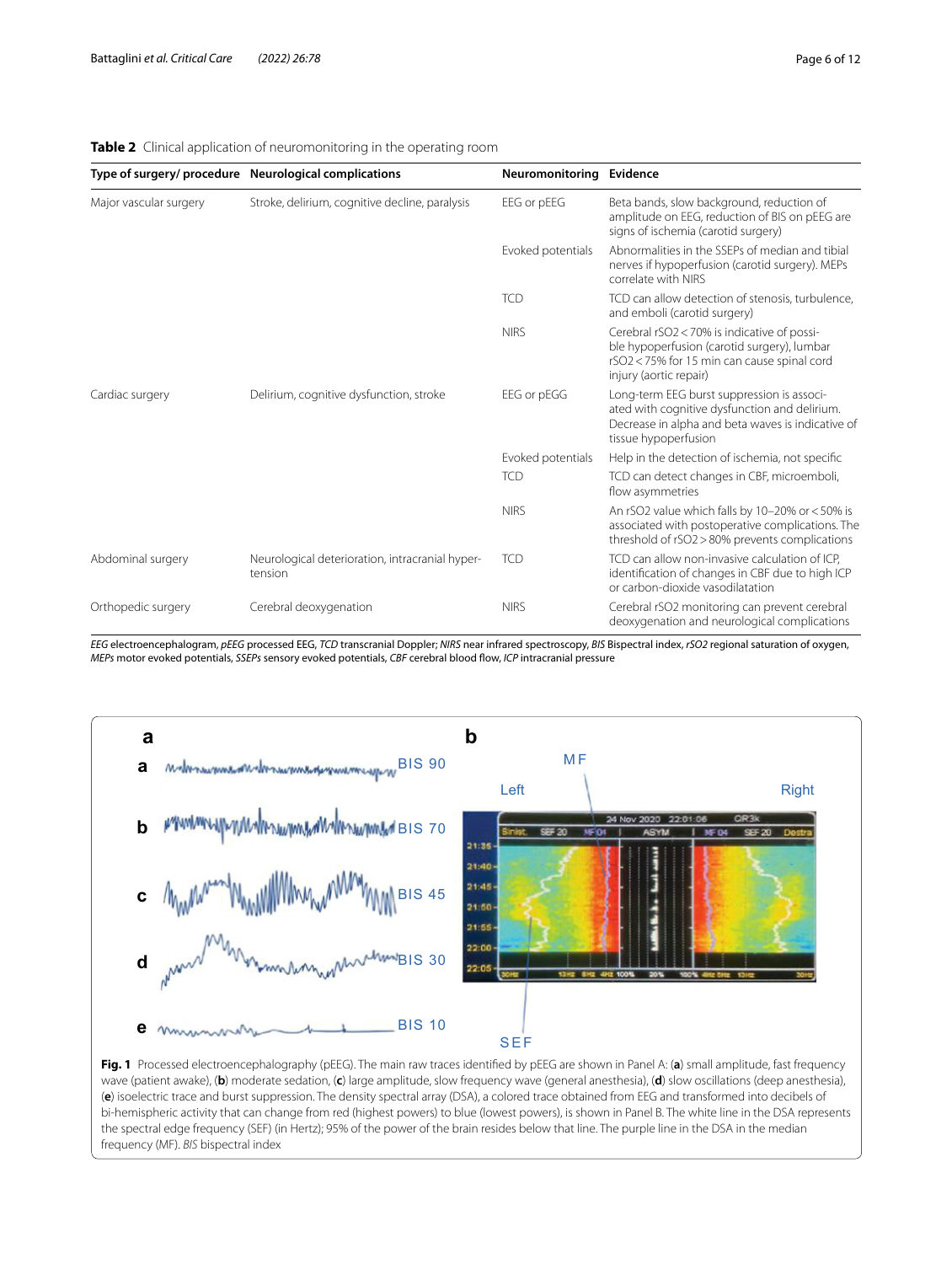potentials has the advantage of being objective and providing quantitative information on neurological complications, but during surgery the signal may be modified by general anesthetics, and in particular volatile agents. SSEPs may also have high false-positive rates (40–67%) and a moderate false-negative (13%) rate, and a delayed response for spinal cord ischemia. Indeed, during aortic surgery, the blood flow is more often compromised in the anterior motor tract than in the sensory dorsal column, and the limited ability of evoked potentials to detect altered motor function during ischemia in case of isolated spinal injury becomes even more worrisome [\[11](#page-10-10)].

#### **Transcranial Doppler**

TCD flows of the main intracranial arteries are shown in Fig. [2](#page-6-0). There are still no clear indications for TCD in the perioperative setting, but some authors have suggested its use during liver transplant for the detection of cerebral complications and in particular brain edema [[12\]](#page-10-11). During pneumoperitoneum and the Trendelenburg position, TCD can also be considered for the detection of episodes of high intracra-nial pressure (ICP) [[13\]](#page-10-12) following increases in carbon dioxide (CO2) that can result in cerebral vasodilatation [[14\]](#page-10-13).

The beach chair position is a technique used for shoulder surgery, which has shown to put the patient at risk of neurological complications as it may decrease cerebral perfusion due to blood pressure fall [\[15](#page-10-14)]. Moreover, major orthopedic surgery is a discipline at high risk of microembolic complications and TCD may help in the early diagnosis of embolic stroke in the perioperative period [\[16\]](#page-10-15).

TCD in major vascular surgery can detect isolated arterial stenosis, which results in focal velocity increase and turbulence, inadequate collateral flow after proximal carotid cross-clamping by detecting compromised flow, and high-intensity signals at the Doppler spectral waveforms that can be indicative of emboli [\[17](#page-10-16)].

Finally, TCD is frequently used in cardiac surgery to detect changes in flow velocities and flow asymmetries and can be a valid option to assess anterograde cerebral perfusion during aortic arch surgery and for the detection of high-intensity signals related to microemboli [[18](#page-11-0), [19\]](#page-11-1).

#### **Near‑Infrared Spectroscopy**

NIRS can provide important information on changes in cerebral oxygenation during the perioperative period, but NIRS signals can be modified by anesthetics and sedatives. In orthopedic surgery, NIRS has been used together with TCD during the beach chair position to prevent cerebral deoxygenation with good effect  $[16]$  $[16]$ , but its use is

<span id="page-6-0"></span>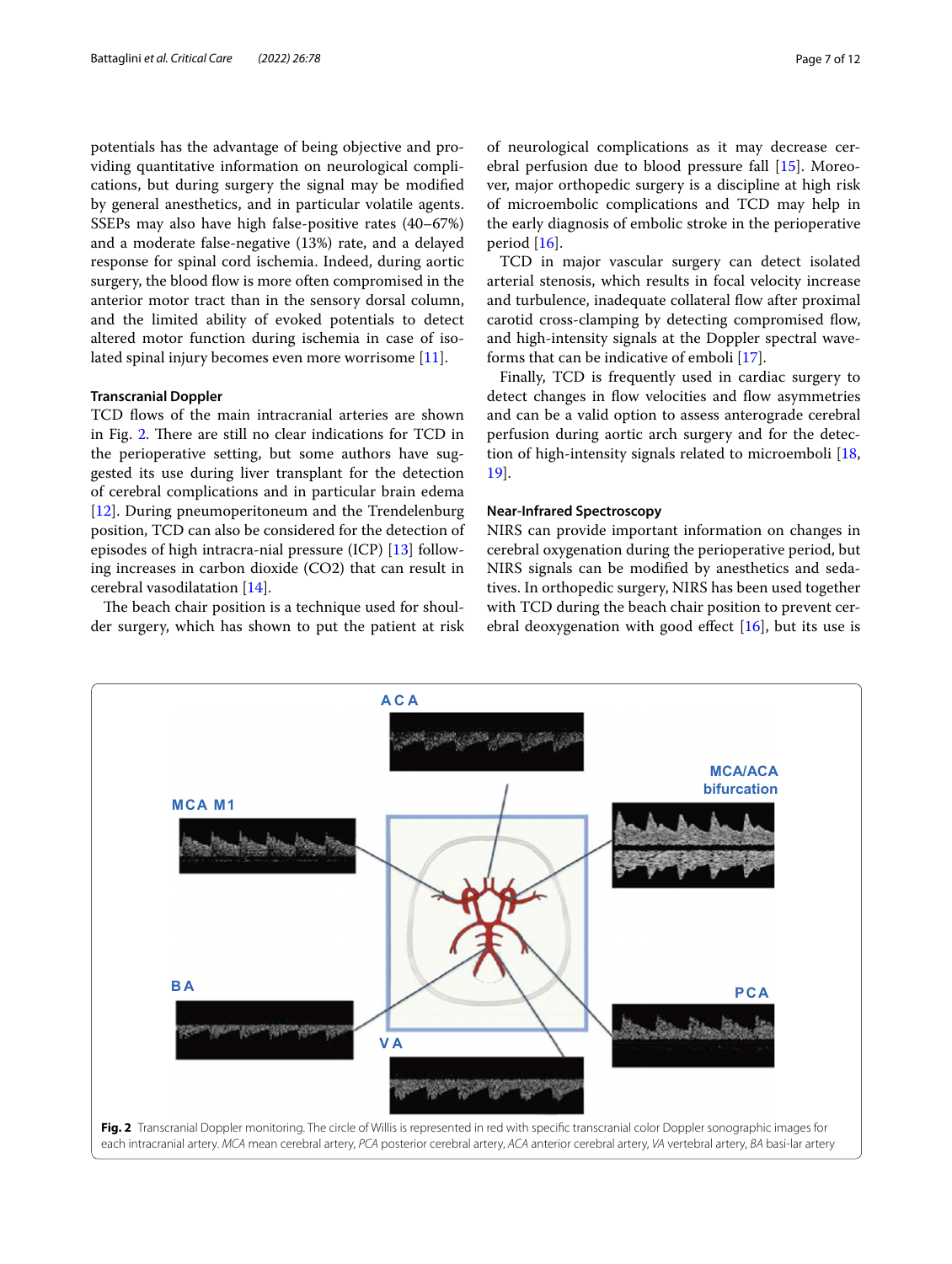specifically recommended in major vascular and cardiac surgery [[4,](#page-10-3) [20\]](#page-11-2).

In carotid surgery, a regional cerebral oxygen saturation  $(rSO2)$  of <70% (50 to 75%) has been suggested as a possible indicator of hypoperfusion, and in patients undergoing aortic repair, a lumbar rSO2 of<75% for 15 min predicted the development of spinal cord injury [[4,](#page-10-3) [20](#page-11-2)]. The sensitivity of NIRS in detecting cerebral ischemia is 60–100% with good specificity  $(94–98%)$  [\[20](#page-11-2)], although neurological monitoring and awake anesthesia remain the gold standard [\[21](#page-11-3)].

NIRS has also been recommended in cardiac surgery, both in the preoperative and intraoperative periods, to detect patients at higher risk of neurological complications and to identify episodes of acute cerebral hypoperfusion, which are common in these settings [[22\]](#page-11-4). Cerebral oximetry should be cautiously interpreted, considering the baseline values and its trend, as well as preoperative patient status [\[22\]](#page-11-4). A recent meta-analysis assessing preoperative rSO2 values in cardiac surgery found a reference range of between 51 and 82%, with a mean baseline value of 66% [\[23](#page-11-5)]. According to the literature, intervention is needed when the rSO2 values decrease by 10–20% from baseline or below the absolute value of 50%; moreover, the time spent with  $rSO2<50\%$  is significantly

associated with the occurrence of postoperative delirium during coronary artery bypass graft surgery [\[23](#page-11-5)].

Figure [3](#page-7-0) shows an example of cerebral oximetry using the Masimo (Masimo Corp., Irvine, CA) device.

## **Neuromonitoring in the Emergency Department and Intensive Care Unit**

Neuromonitoring in the emergency department (ED) and ICU might be a valuable complement to clinical diagnosis and diagnostic images in patients without primary brain injury who are at risk of cerebral hemodynamic impairment [[24\]](#page-11-6). Neurological impairment is common in patients admitted to the ED and ICU with sepsis, metabolic, renal, or hepatic diseases, and intoxication as these conditions can cause encephalopathy, cognitive decline, and delirium [[24\]](#page-11-6). Additionally, a large potential for brain injury should be considered in patients with polytrauma, in the context of focused assessment with sonography in trauma (FAST) [[25,](#page-11-7) [26](#page-11-8)].

Despite the diagnostic and prognostic potentiality of non-invasive multimodal neuromonitoring in the ED, use of these techniques is still limited in these settings, and they are currently more frequently adopted in postemergency settings after ICU admission. Table [3](#page-8-0) resumes

<span id="page-7-0"></span>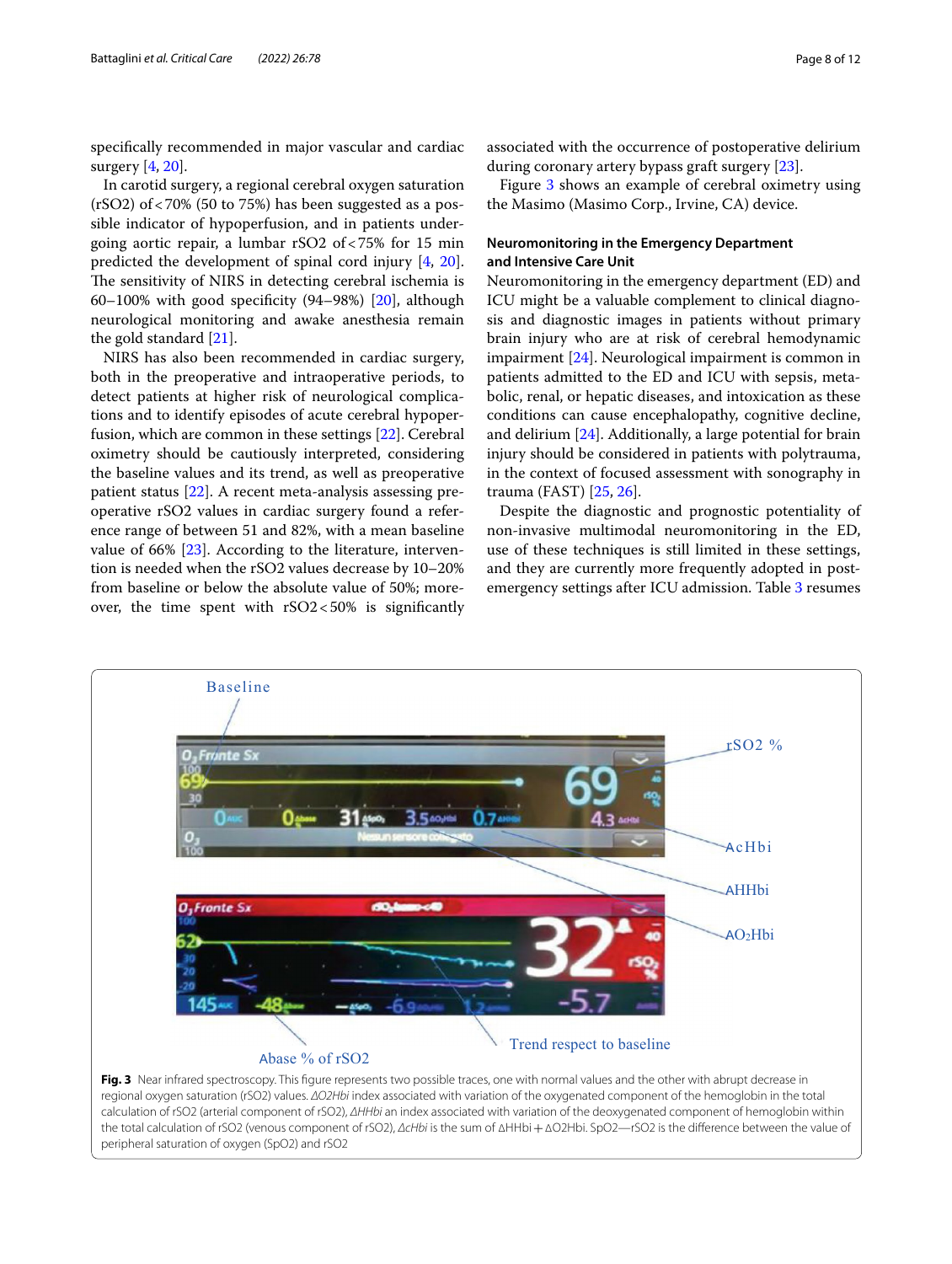| Setting                          | <b>Neurological complications</b>    | Neuromonitoring Evidence |                                                                                          |
|----------------------------------|--------------------------------------|--------------------------|------------------------------------------------------------------------------------------|
| Cardiac arrest                   | Neurological outcome                 | EEG or pEEG              | Prognostication after cardiac arrest                                                     |
|                                  |                                      | Fvoked<br>potentials     | Prognostication after cardiac arrest (SSEPs) after 48-72 h                               |
|                                  |                                      | <b>TCD</b>               | Detection of CBF abnormalities and intracranial hypertension                             |
|                                  |                                      | Pupillometry             | Prognostication after cardiac arrest                                                     |
| Brain death                      | Diagnosis                            | EEG or pEGG              | Electrocerebral silence                                                                  |
|                                  |                                      | <b>TCD</b>               | Detection of flow inversion, intracranial hypertension. Ancillary test                   |
|                                  |                                      | Pupillometry             | No response                                                                              |
| <b>ECMO</b>                      | Neurological outcome                 | EEG or pEGG              | Prognostication in patients receiving ECMO                                               |
|                                  |                                      | <b>TCD</b>               | CBF alterations, stroke                                                                  |
|                                  |                                      | <b>NIRS</b>              | Association with neurological injury                                                     |
| ARDS and COVID-19<br><b>ARDS</b> | Neurological complications, delirium | EEG or pEGG              | Typical EEG includes abnormal background, epileptiform discharges<br>in only 20%         |
|                                  |                                      | <b>TCD</b>               | Pulmonary shunt, microemboli, CBF alterations, cerebral autoregula-<br>tion              |
|                                  |                                      | <b>NIRS</b>              | To detect brain deoxygenation, and responses to hemodynamic and<br>respiratory maneuvers |
|                                  |                                      | Pupillometry             | Inconclusive evidence                                                                    |
| Liver diseases                   | Encephalopathy                       | <b>TCD</b>               | High resistances on TCD, CBF alterations                                                 |
|                                  |                                      | <b>NIRS</b>              | Association with outcome                                                                 |
|                                  |                                      | Pupillometry             | Pupillary abnormalities are associated with neurological complica-<br>tions              |
| Kidney disease                   | Encephalopathy                       | <b>TCD</b>               | CBF alterations                                                                          |
|                                  |                                      | <b>NIRS</b>              | Association with outcome                                                                 |
| Sepsis                           | Encephalopathy                       | <b>TCD</b>               | High resistances on TCD, altered CBF, high PI. Association between PI<br>and delirium    |
|                                  |                                      | <b>NIRS</b>              | Association with outcome                                                                 |
|                                  |                                      | Pupillometry             | Pupillary abnormalities are associated with neurological complica-<br>tions              |

#### <span id="page-8-0"></span>**Table 3** Clinical application of neuromonitoring in the emergency department and intensive care unit

*EEG* electroencephalogram, *pEEG* processed EEG, *TCD* transcranial Doppler, *NIRS* near infrared spectroscopy, *BIS* Bispectral index, *rSO2* regional saturation of oxygen, *SSEPs* sensory evoked potentials, *CBF* cerebral blood flow, *ICP* intracranial pressure, *PI* pulsatility index, *ARDS* acute respiratory distress syndrome, *COVID-19* coronavirus disease 2019, *ECMO* extracorporeal membrane oxygenation

some of the most common clinical applications of neuromonitoring in the ED and ICU.

#### **Electroencephalography**

EEG is mainly used in the ED for the early diagnosis of first-time seizures that are often caused by non-primary brain injury, such as with systemic fever and metabolic disturbances [\[27](#page-11-9)]. The utility of pEEG in the ED has been poorly investigated, but it may potentially be used in patients who need sedation for various reasons, to assess the occurrence of burst suppression, to help in the induction of anesthesia, and to monitor brain activity for any causes [[9,](#page-10-8) [28,](#page-11-10) [29](#page-11-11)].

In the ICU setting, in addition to the detection of seizures or status epilepticus, one of the main applications of EEG is in the assessment of patient prognosis [\[30\]](#page-11-12), in particular with the detection of a suppressed EEG in case of vegetative state and electrocerebral silence in brain death [\[31](#page-11-13)]. This is particularly useful in cardiac arrest patients [[31\]](#page-11-13).

In patients receiving ECMO, EEG has shown to be useful in the identification of patients at risk for neurological complications and to predict poor outcome, by the identification of specific patterns, such as suppression [[32\]](#page-11-14) and absence of EEG reactivity [[33](#page-11-15)]. Abnormal background abnormalities have also been demonstrated to be common EEG features of patients with coronavirus disease 2019 (COVID-19), with an incidence of 96%, while epileptiform discharges were present in 20% of patients [[34\]](#page-11-16).

## **Evoked Potentials**

Evoked potentials are frequently used for neuroprognostication in specific diseases (e.g., traumatic brain injury [TBI], cardiac arrest) as part of multimodality algorithms that include clinical examination, electrophysiologic testing, imaging, and laboratory markers (e.g.,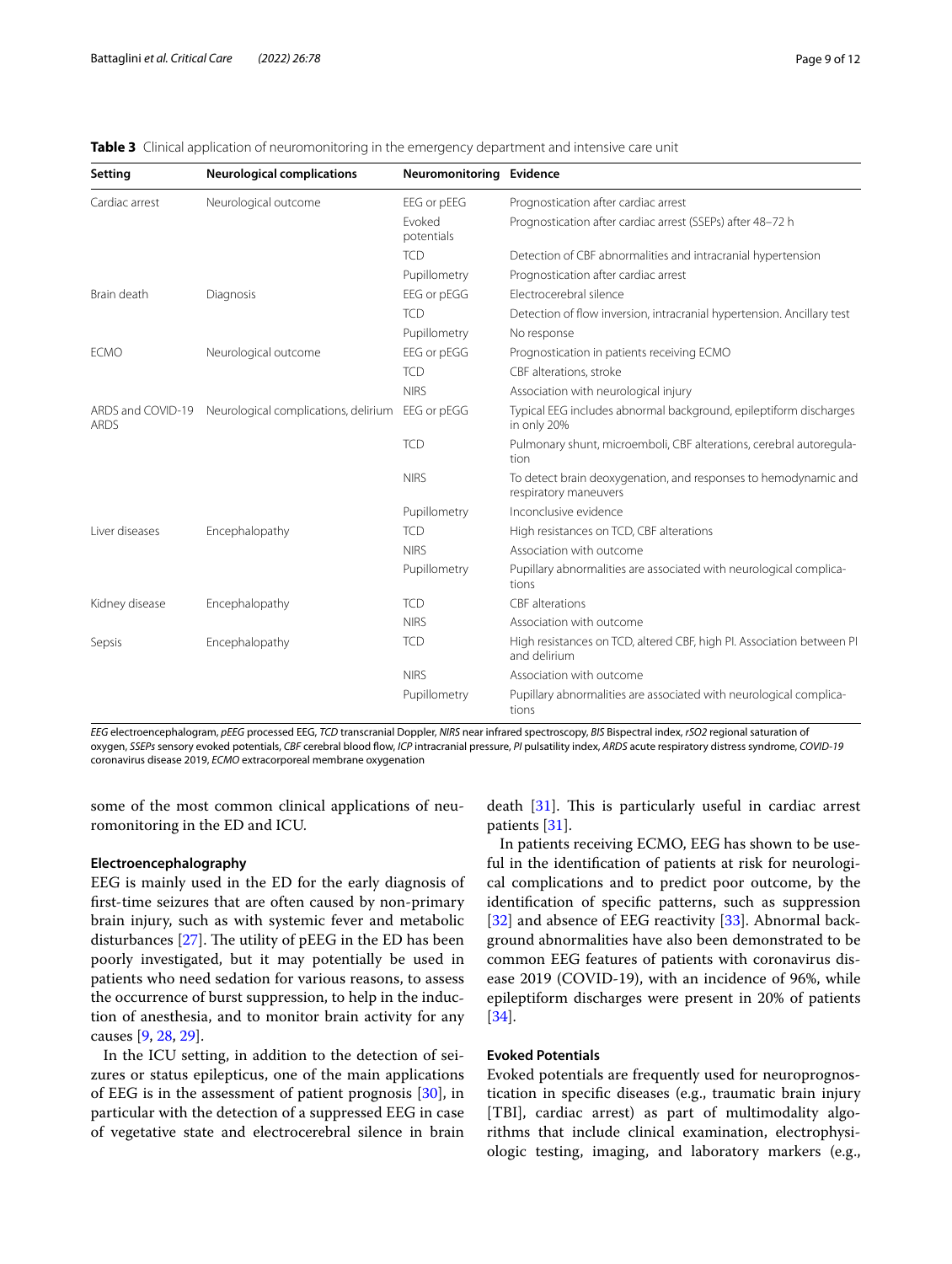serum enolase) [[31\]](#page-11-13). Following cardiac arrest, SSEPs are still considered a cornerstone of prognostic algorithms, especially when delayed 48–72 after cardiac arrest [\[31](#page-11-13)]. Typical patterns of SSEPs in the median nerve following cardiac arrest include: bilaterally negative N20, which is indicative of death or vegetative state and poor prognosis; presence of N20 potentials and absent mismatch negativity, which is diagnostic of indeterminate prognosis; and presence of N20 with mismatch negativity, which represents a 95% chance of recovery with good neurological function [\[31](#page-11-13)].

#### **Transcranial Doppler**

TCD has considerable diagnostic potential in the ED and the ICU. Hepatic encephalopathy is a complication which occurs in up to 70% of patients with liver cirrhosis, and that manifests with psychomotor, attentive, and executive alterations [\[35](#page-11-17)].

Higher vascular resistances and pulsatility index in the middle and posterior cerebral arteries of cirrhotic patients have been reported in comparison to controls, with 74% accuracy of the middle cerebral artery resistive index for discriminating the presence of hepatic encephalopathy [[35](#page-11-17)].

Alterations in CBF have also been found in patients with uremia and chronic kidney disease, typically with a decrease in CBF observed after hemodialysis [[36](#page-11-18)].

Sepsis-associated encephalopathy is considered as an independent risk factor for mortality [[37\]](#page-11-19) that is characterized by a decrease in the density of cerebral microvessels that can alter cerebrovascular resistances, with potential for inadequate oxygen supply and cerebral dysfunction. On TCD, the pulsatility index was higher in septic patients than in controls [\[38\]](#page-11-20), and high pulsatility index values on the first day of sepsis diagnosis were associated with a positive CAM-ICU delirium assessment [[39](#page-11-21)]. TCD after cardiac arrest has been extensively studied, and includes four different features: pulsatility index<0.6 (very low resistance), associated with possible hyperemia, vasospasm or stenosis; pulsatility index 1.2–1.6 (high resistance) with possible microangiopathy or mild intracranial hypertension; pulsatility index 1.7–1.9 (very high resistance) with severe intracranial hypertension; and pulsatility index $\geq 2$  with cerebral hypoperfusion. In patients who remain comatose>20 min after return of spontaneous circulation the main pattern described is a high pulsatility index [\[40](#page-11-22)].

In patients with polytrauma admitted to the ED at risk for intracranial hypertension or with contraindications to invasive ICP placement, TCD and ONSD can be a valid option for the assessment of high ICP and for excluding extracranial hypertension [[25,](#page-11-7) [26\]](#page-11-8).

In mechanically ventilated patients with acute respiratory distress syndrome (ARDS) (including COVID-19 ARDS), TCD has been extensively used and has the potential to indicate the effect of mechanical ventilation strategies on cerebral function, to detect secondary brain dysfunction, and to assess cerebral autoregulation during hemodynamic and respiratory rescue maneuvers [[41–](#page-11-23)[43\]](#page-11-24).

## **Near Infrared Spectroscopy**

The use of NIRS is gaining increasing interest in the ED and ICU settings to detect microcirculatory changes in patients with septic or metabolic alterations. Although the majority of studies have been conducted in the ICU, some studies in the ED have concluded that NIRS may correlate with severity of illness, especially after cardiac arrest, with variable association between rSO2 values and outcome [\[44](#page-11-25), [45\]](#page-11-26). NIRS has been also used for the evaluation of cerebral complications and out come in sepsis, with a rSO2 cut-off of 75% as predictor of neurological sequelae [[46\]](#page-11-27). Similarly, an increase in rSO2 during hospitalization, and lower tissue oxygen extraction rates detected using NIRS, have been shown to be associated with improved survival in polytrauma patients [\[47](#page-11-28)].

Finally, in mechanically ventilated patients with ARDS (and COVID-19 ARDS), NIRS has been shown to be useful in assessment of the effect of hemodynamic and respiratory maneuvers on brain oxygenation and cerebral hemodynamics [[42](#page-11-29), [43,](#page-11-24) [48](#page-11-30)].

#### **Automated Pupillometry**

In the critical care setting, pupillary size and reactivity to light may provide information about intracranial disease, including elevated ICP and altered perfusion, sedation and analgesia, delirium assessment, brain metabolic derangements, and prognostication [[49](#page-11-31), [50\]](#page-11-32). Some studies have used pupillometry to assess the pupil-lary response to a light stimulus before painful procedures in order to assess adequacy of analgesia. In addition, pupillometry has been shown to be useful to assess the level of sedation, with a good correlation with BIS values [[50](#page-11-32)].

Metabolic disorders can impair the sympathetic system and affect pupillary light reactivity. This can also be observed in patients with sepsis or liver-associated encephalopathy, and neurological disorders. Some authors have suggested that patients with a delayed recovery of pupillary reflexes developed demyelinating encephalopathy or dementia, suggesting that pupillary abnormalities may be associated with potential neurological derangements [\[49,](#page-11-31) [50](#page-11-32)].

Automated pupillometry is also gaining interest as part of the prognostication algorithms adopted after cardiac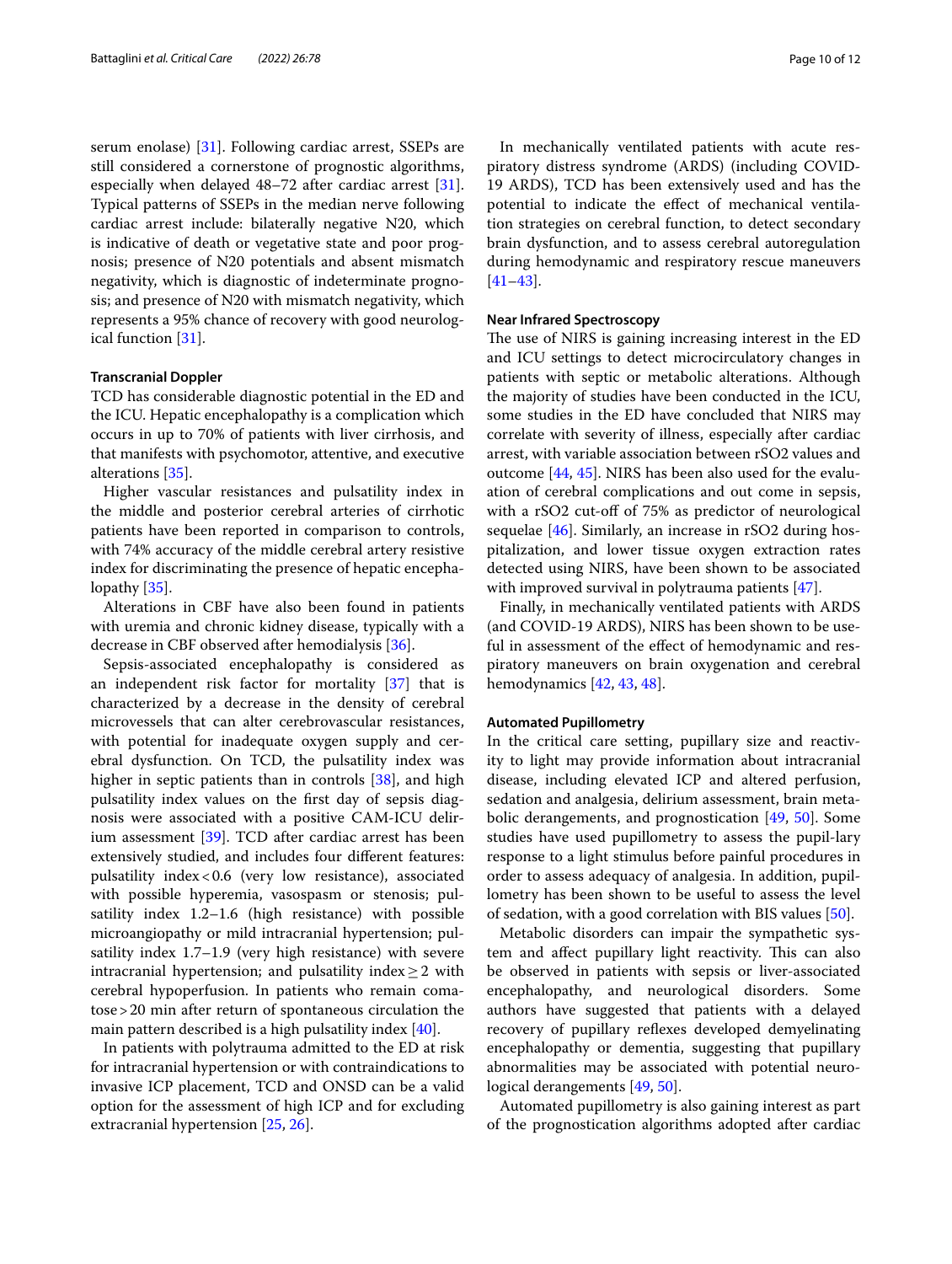arrest [[49\]](#page-11-31). A pupillary light reflex<6%, neurologic pupillary index (NPi) of 0 at 6 h from the cardiac arrest, and a pupillary light response<13% have shown to be predictive of poor outcome [[49\]](#page-11-31). Pupillary light reactivity, when used in combination with EEG and SSEP has also been shown to improve sensitivity to 100% for the prediction of outcome after cardiac arrest [\[49](#page-11-31)].

Intracranial hypertension can also occur in non-primary brain injured patients. Automated pupillometry can detect and even predict elevated ICP. For example, unilateral pupillary dilation and loss of reactivity can be detected as a sign of trans-tentorial herniation [\[49](#page-11-31)]. An altered constriction velocity has been identified during and before ICP elevation, and improvement in constriction velocity has been described after osmotic treatment to reduce brain edema [[49](#page-11-31)].

At present, no consensus exists concerning the routine use of automated pupil-lometry in ED and ICU settings, although recent research supports its use to obtain objective information on pupillary function compared with manual pupillary examination [[49,](#page-11-31) [50\]](#page-11-32).

## **Conclusion**

Increasing evidence suggests that the use of brain monitoring−EEG, evoked potentials, TCD, and NIRS−is gaining popularity even in non-neurocritical care settings, e.g., in the perioperative setting, ED, and ICU, to improve patient care. Neuromonitoring devices can be non-invasive, low-cost, safe tools available at the bedside, with a great potential for both diagnosis and monitoring of patients at risk of brain insult.

Further clinical and research developments, training and teaching programs are urgently needed to support implementation of neuromonitoring in daily clinical practice.

#### **Acknowledgements**

None.

#### **Authors' contributions**

DB and CR wrote the first draft of the manuscript, PP supervised the work. All authors had read and approved of the final manuscript.

#### **Funding**

Publication was funded by DISC university of Genoa.

# **Availability of data and materials**

NA.

## **Declarations**

**Ethics approval and consent to participate** Not available.

**Consent for publication** Not available.

#### **Competing interests**

None.

#### **Author details**

<sup>1</sup> Anesthesia and Critical Care, San Martino Policlinico Hospital, IRCCS for Oncology and Neuroscience, Genoa, Italy. <sup>2</sup> Department of Medicine, University of Barcelona, Barcelona, Spain.<sup>3</sup> Department of Surgical Science and Integrated Diagnostics, University of Genoa, Genoa, Italy.

#### Published online: 22 March 2022

#### **References**

- <span id="page-10-0"></span>1. Robba C, Goffi A, Geeraerts T, et al. Brain ultrasonography: methodology, basic and advanced principles and clinical applications. A narrative review. Intensive Care Med. 2019;45:913–27.
- <span id="page-10-1"></span>2. Bonatti G, Iannuzzi F, Amodio S, et al. Neuromonitoring during general anesthesia in non neurologic surgery. Best Pract Res Clin Anaesthesiol. 2021;35:255–66.
- <span id="page-10-2"></span>3. So VC, Poon CCM. Intraoperative neuromonitoring in major vascular surgery. Br J Anaesth. 2016;117:ii13-25.
- <span id="page-10-3"></span>4. Milne B, Gilbey T, Gautel L, Kunst G. Neuromonitoring and neurocognitive outcomes in cardiac surgery: a narrative review. J Cardiothorac Vasc Anesth. 2021. [https://doi.org/10.1053/j.jvca.2021.07.029.](https://doi.org/10.1053/j.jvca.2021.07.029)
- <span id="page-10-4"></span>5. Checketts MR, Alladi R, Ferguson K, et al. Recommendations for standards of monitoring during anaesthesia and recovery 2015: Association of Anaesthetists of Great Britain and Ireland. Anaesthesia. 2016;71:85–93.
- <span id="page-10-5"></span>6. Romagnoli S, Franchi F, Ricci Z. Processed EEG monitoring for anesthesia and intensive care practice. Minerva Anestesiol. 2019;85:1219–30.
- <span id="page-10-6"></span>7. Aldecoa C, Bettelli G, Bilotta F, et al. European Society of Anaesthesiology evidence-based and consensus-based guideline on postoperative delirium. Eur J Anaesthesiol. 2017;34:192–214.
- <span id="page-10-7"></span>Roseborough GS. Pro: routine shunting is the optimal management of the patient undergoing carotid endarterectomy. J Cardiothorac Vasc Anesth. 2004;18:375–80.
- <span id="page-10-8"></span>9. Estruch-Pérez MJ, Barberá-Alacreu M, Ausina-Aguilar A, Soliveres-Ripoll J, Solaz-Roldán C, Morales-Suárez-Varela MM. Bispectral index variations in patients with neurological deficits during awake carotid endarterectomy. Eur J Anaesthesiol. 2010;27:359–63.
- <span id="page-10-9"></span>10. Wildes TS, Mickle AM, Ben Abdallah A, et al. Effect of electroencephalography-guided anesthetic administration on postoperative delirium among older adults undergoing major surgery. JAMA. 2019;321:473.
- <span id="page-10-10"></span>11. Sloan TB, Edmonds HL, Koht A. Intraoperative electrophysiologic monitoring in aortic sur3gery. J Cardiothorac Vasc Anesth. 2013;27:1364–73.
- <span id="page-10-11"></span>12. Cardim D, Robba C, Schmidt E, et al. Transcranial Doppler non-invasive assessment of intracranial pressure, autoregulation of cerebral blood flow and critical closing pressure during orthotopic liver transplant. Ultrasound Med Biol. 2019;45:1435–45.
- <span id="page-10-12"></span>13. Robba C, Bacigaluppi S, Cardim D, et al. Intraoperative non invasive intracranial pressure monitoring during pneumoperitoneum: a case report and a review of the published cases and case report series. J Clin Monit Comput. 2016;30:527–38.
- <span id="page-10-13"></span>14. Citerio G, Vascotto E, Villa F, Celotti S, Pesenti A. Induced abdominal compartment syndrome increases intracranial pressure in neurotrauma patients: a prospective study. Crit Care Med. 2001;29:1466–71.
- <span id="page-10-14"></span>15. Aguirre JA, Märzendorfer O, Brada M, Saporito A, Borgeat A, Bühler P. Cerebral oxygenation in the beach chair position for shoulder surgery in regional anesthesia: impact on cerebral blood flow and neurobehavioral outcome. J Clin Anesth. 2016;35:456–64.
- <span id="page-10-15"></span>16. Kietaibl C, Engel A, Horvat Menih I, et al. Detection and differentiation of cerebral microemboli in patients undergoing major orthopaedic surgery using transcranial Doppler ultrasound. Br J Anaesth. 2017;118:400–6.
- <span id="page-10-16"></span>17. Sloan MA. Prevention of ischemic neurologic injury with intraoperative monitoring of selected cardiovascular and cerebrovascular procedures: roles of electroencephalography, somatosensory evoked potentials,